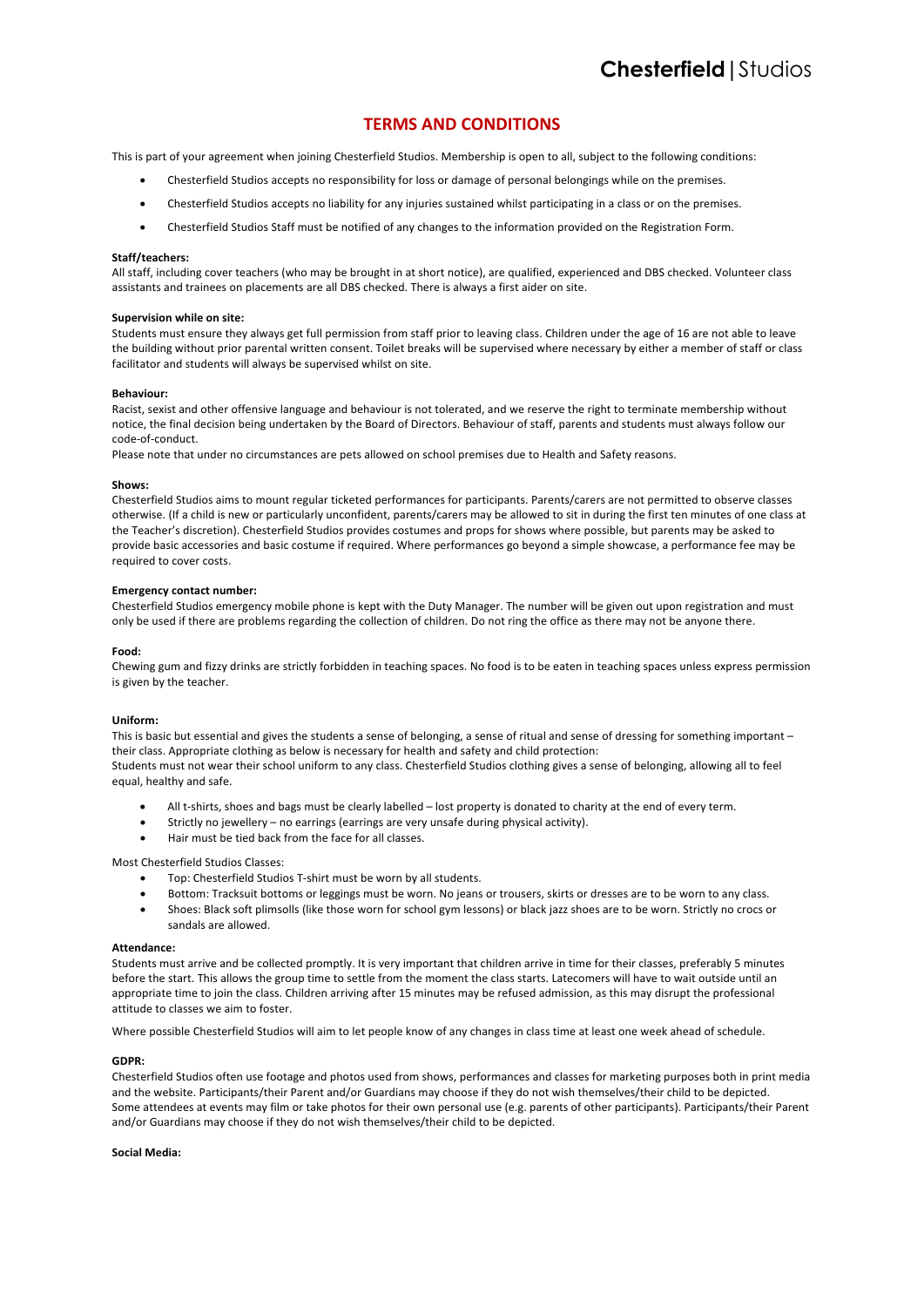Chesterfield Studios regularly share photos/videos of students in workshops, events and performances through social media platforms including; Instagram, Facebook, Twitter, Email. These will never be shared with any identifying information (age, location etc.). There may be times where we will share first names, but only with the explicit consent of the parents.

# **Absence:**

Any child missing for more than two classes per term without reason may not be able to join future courses. Class numbers are limited, and many have long waiting lists, so good attendance and commitment to the course is essential.

# **Illness/Injury:**

Parents are not to allow their child to attend Chesterfield Studios if they are feeling unwell or have a known injury which would prevent a student from fully taking part.

This includes presenting any contagious illness including (but not limited to): Chicken Pox, Head Lice, Common Cold, Flu and, as of March 2020, symptoms of COVID-19.

COVID-19: Parents are expected to follow government advice in relation to when to self-isolate. You must comply with the Health Self-Declaration notice before entering the building.

Refunds will only be given in the event of illness or injury preventing attendance at classes for a sustained period of time at the Artistic Director's discretion.

# **Child Collection:**

Teachers must ensure that each child has left a session with an adult or older child (agreed in advance with parent). It is the parent/guardian's responsibility to ensure the child is collected punctually at the end of the class or session. Should a parent/guardian not turn up to collect a child on time – this is the procedure to follow:

- Inform the Duty Manager who will contact the parent/guardian.
- If the Duty Manager is not available, contact a member of the directorate.
- If none of the above is available, ask the child to contact the parent/guardian immediately.
- If the child cannot call the parent/guardian, contact the parent/guardian directly to arrange collection.
- If the parent/carer is not reachable, and you must leave, the emergency procedure is as follows:
- Leave a message with the parent and contact the entire Chesterfield Studios Management Team with all the information. Wait until another member of the team can arrive.
- If the parent/guardian is not reachable and there is no adult available, you must take the child to the nearest police station. This will be Beetwell Street, Chesterfield S40 1QP. Telephone 101. Inform the police of all contact details for the parent/guardian and notify the entire Chesterfield Studios Management Team as above. Leave a message for the parent/guardian to say where the child will be.

## **Booking:**

Chesterfield Studios does not provide drop-in classes for children and young people on any term time courses. All courses must be booked in advance. New students may join courses during the term subject to availability and authorisation of the Chesterfield Studios management team. All students are managed via loveadmin.com and all student details must be entered into the user account before a student can be enrolled into a program.

## **Waiting List:**

Members on the waiting list will be contacted in order of the list. If members are unavailable, no message will be left. The next member will be contacted and the first to make contact will receive the place.

# **Payments**

A direct debit instruction must be received in advance to confirm a place. Payments are then made monthly in advance and taken on or around the 26<sup>th</sup> of the month. Payment is not accepted in any other way.

## **Non-payment**

If payment is outstanding, Chesterfield Studios reserves the right to withhold services. Every attempt will be made not to discuss monies owed with children, although in extreme circumstances (especially when children arrive without supervision) children may be turned away.

Chesterfield Studios may share data with debt collection agencies in order to re-coup monies owed.

## **Cancellation**

If a place is cancelled, a minimum of six weeks notice should be given. Customers must pay any outstanding fees.

Where a customer withdraws a student during a show rehearsal and performance fees have been paid, the following system will apply:

- Withdrawal from show rehearsals within one month of performance no refund of performance fees
- Withdrawal from show rehearsals within two months of performance 50% refund of performance fees
- Withdrawal from show rehearsals within three months of performance 100% refund of performance fees

If costumes have been specifically made for students to participate in performances, and monies have been paid for them in advance – no refund will be given in the event of a cancellation due to circumstances beyond Chesterfield Studios control.

Occasionally some courses may be cancelled due to circumstances beyond Chesterfield Studios control. The administration team will endeavour to contact paid customers and will either offer an exchange for the course or, in rare cases of a cancellation, a full refund will be given.